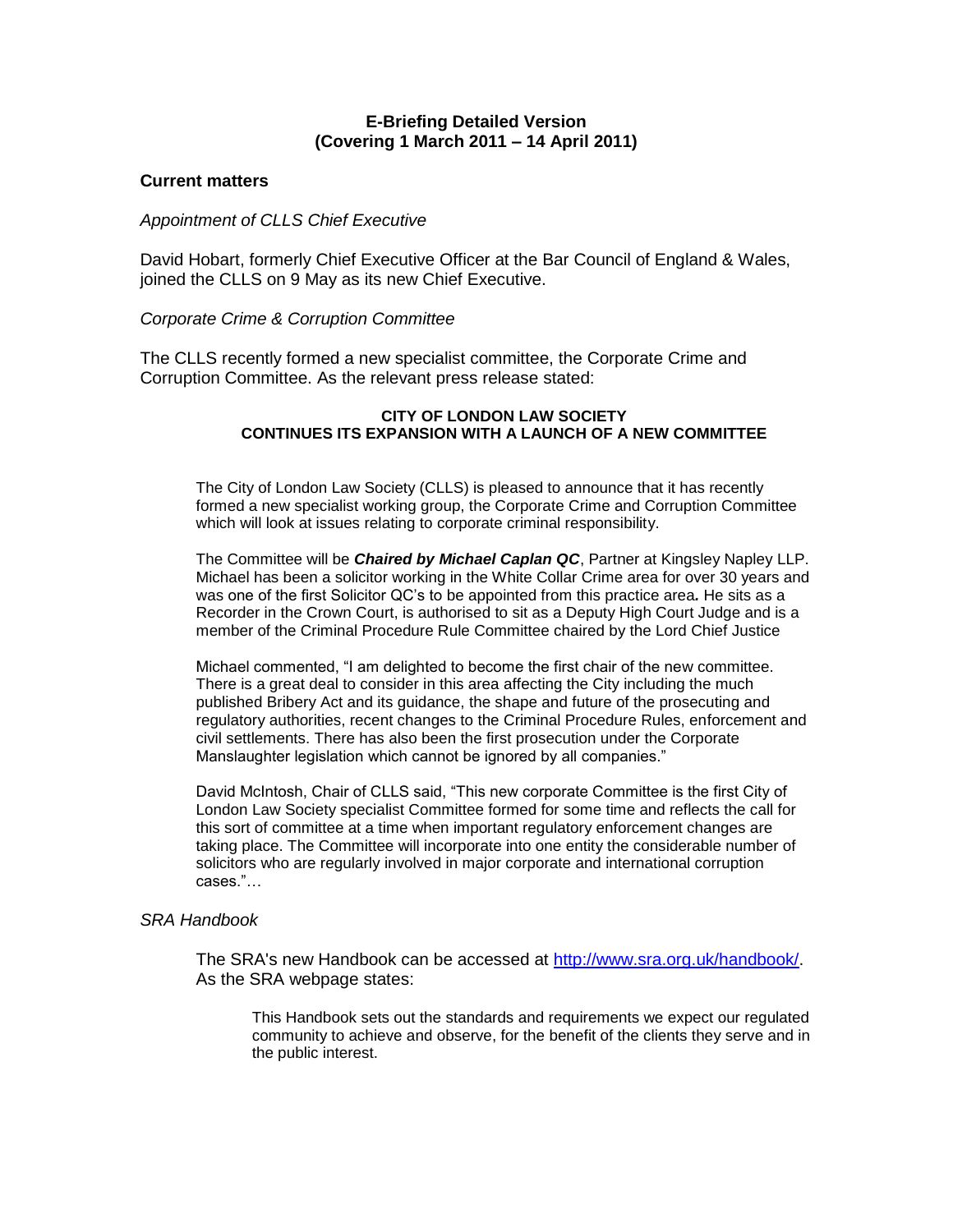#### **The draft SRA Handbook is subject to approval by the Legal Services Board. It is being introduced on a phased basis, beginning in August 2011. The key implementation date is 6 October 2011.**

Our approach to regulation is outcomes-focused and risk-based so that clients receive services in a way that best suits their own needs…

## *EU Contract Law Proposals*

On 12 April 2011 the Legal Affairs Committee of the European Parliament voted to support an optional instrument of European contract law. An EU press release on this issue stated:

The models would be backed by an EU contract law system, offered as an alternative to coping with disparate national laws. MEPs say that this system could boost single market trade by improving consumer protection and certainty as to the law. Its use would be entirely voluntary.

"At the moment, businesses, in particular small and medium-sized ones, are discouraged from engaging in cross-border trade because of the divergences in national contract law. Today's vote was an important step towards introducing a simplified and flexible optional instrument which will enlarge the choice of parties when drawing up contracts, provide legal certainty across borders and can be put in place relatively quickly. Retailers and consumers alike will be able to benefit from a flexible European contract law option. It is important now to ensure that any new rules created are simple, comprehensible and ready for use", said Diana Wallis (ALDE, UK), who is leading Parliament's work on the plan.

MEPs say standard contract terms and conditions based on the EU contract law instrument should be available off-the shelf for firms, so as to provide greater legal certainty about cross-border business transactions. The model contracts would be available in all EU languages. They would be especially useful for e-commerce and distance-selling contracts, but should not be limited to them, say MEPs. They should first be made available for cross-border transactions, but Member States could later decide to make them available for domestic use, too.

The Wallis report says that a regulation establishing "an optional instrument of European Contract Law" would ensure that the single market works better, by benefiting businesses (reduced costs as conflict-of-law rules would not be needed), consumers (legal certainty, confidence, high level of consumer protection) and Member States' judicial systems (no longer necessary to examine foreign laws).

The European Commission proposal is expected in autumn this year.

Furthermore, results of the feasibility study carried out by the Expert Group on European contract law for stakeholders' and legal practitioners' feedback were recently published by the European Commission (see

[http://ec.europa.eu/justice/policies/consumer/docs/explanatory\\_note\\_results\\_feasibility\\_](http://ec.europa.eu/justice/policies/consumer/docs/explanatory_note_results_feasibility_study_05_2011_en.pdf) study<sup>05</sup><sub>2011</sub> en.pdf for the document and

[http://europa.eu/rapid/pressReleasesAction.do?reference=IP/11/523&format=HTML&ag](http://europa.eu/rapid/pressReleasesAction.do?reference=IP/11/523&format=HTML&aged=0&language=EN&guiLanguage=en) [ed=0&language=EN&guiLanguage=en](http://europa.eu/rapid/pressReleasesAction.do?reference=IP/11/523&format=HTML&aged=0&language=EN&guiLanguage=en) for a related press release.)

**Past consultations etc.**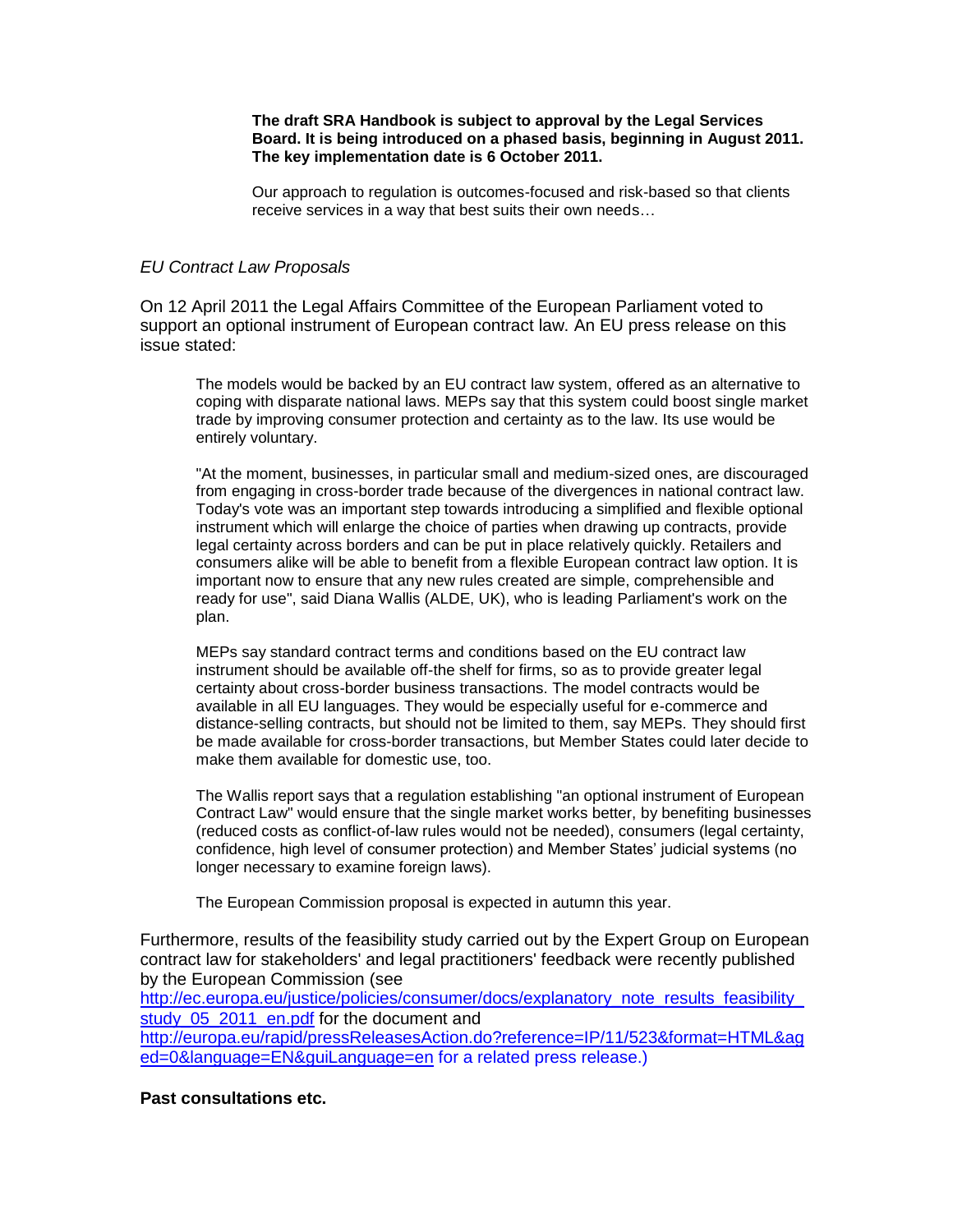## *Representational Committees*

#### Company Law Committee

The Committee recently responded to the FRC Consultation on Effective Company Stewardship - Enhancing Corporate Reporting and Audit (see <http://www.frc.org.uk/publications/pub2486.html> for the consultation document and<http://www.citysolicitors.org.uk/FileServer.aspx?oID=967&lID=0> for the response).

As the consultation paper stated:

This paper considers how the effectiveness of the stewardship role of Boards and Audit Committees can be enhanced through corporate reporting and audit. We welcome responses from all our stakeholders and particularly seek the views of institutional investors and directors with stewardship obligations. This paper does not focus on the crisis in financial services. Instead, it looks forward and covers companies in all sectors.

#### What happens next?

The FRC will evaluate the responses to this discussion paper and hold a stakeholder conference on the key issues emerging from the consultation. We will also pilot a number of the initiatives proposed in the discussion paper.Where relevant, we will consult further (including a regulatory impact assessment) on specific proposals that we decide should be taken forward.

As the response stated:

#### 1. **Introduction**

### 1.1 **Purpose**

We understand the Introduction to say that the ability of shareholders to exercise effective stewardship of companies depends on "the provision of robust and reliable information by companies and on audit assurance of that information". We agree with that.

We also agree with the aim set out in the Introduction of achieving:

"Higher quality narrative reporting, particularly on business strategy and risk management."

We take this to be the overriding objective. The proposals in the paper should be assessed by reference to their contribution to delivery of this objective.

However, we question the assumption that appears in two of the other aims set out in the paper that greater transparency regarding processes is helpful in delivering this overriding objective. Specifically, we note the following aims:

- "greater transparency of the way that Audit Committees discharge their responsibilities
- "more information about the audit process ..."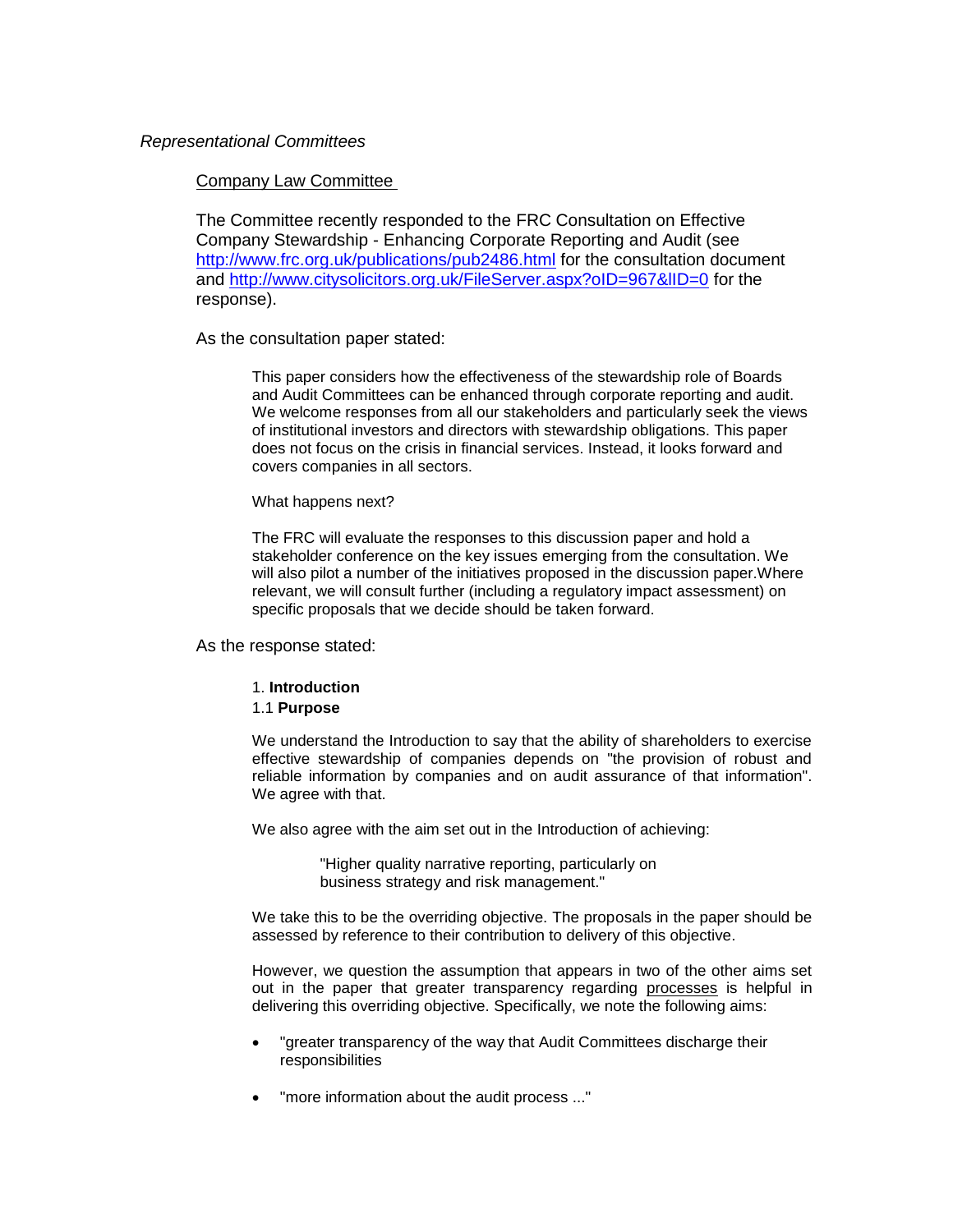As a general proposition, we think requirements for disclosure about process tend to lead to formulaic, boilerplate disclosures that add little or nothing to the substantive disclosure. At the same time, disclosures of this kind tend to dilute the responsibility of the party concerned (the directors or the auditors) for the substantive disclosures they are required to make. This approach shifts responsibility for judgments on adequacy of the process described to the user of the report. We question whether investors and other users would think that desirable.

### 1.2 **Evidence**

While we welcome a number of the proposals in the paper, we are concerned at the lack of evidence showing that investors and other users of Annual Reports share the concerns expressed in the paper and will find its proposals of real practical use. We think it is essential that there should be a good empirical basis to support the introduction of additional obligations on companies and their directors and auditors.

The introduction to the paper suggests that it is timely to ask whether the recent financial crisis exposed shortcomings which are relevant to all large companies, not just those in financial services. There is no further discussion of this question and no evidence is adduced on the point. We agree that this is a relevant question but we also see a danger in assuming that the problems faced by banks and other financial institutions in 2008-9 and the lessons learned from that experience necessarily "read across" to other kinds of companies. We suggest therefore that this question requires a more thorough analysis and consultation before new requirements of general application are adopted.

## 1.3 **Cost**

We would also wish to see more information on the added cost for companies implied by these proposals, beyond the simple statement in chapter 6 of the paper that the FRC believes the benefits will outweigh the costs.

The Committee also produced an updated note regarding admission condition on takeovers [\(http://www.citysolicitors.org.uk/FileServer.aspx?oID=969&lID=0\)](http://www.citysolicitors.org.uk/FileServer.aspx?oID=969&lID=0)

Furthermore, in conjunction with the Company Law Committee of the Law Society, the Committee also responded to the ESMA Call for evidence "Request for technical advice on possible delegated acts concerning the Prospectus Directive" (see

[http://www.cmvm.pt/CMVM/Cooperacao%20Internacional/Docs\\_ESMA\\_Cesr/Do](http://www.cmvm.pt/CMVM/Cooperacao%20Internacional/Docs_ESMA_Cesr/Documents/ComESMA26012011.pdf) [cuments/ComESMA26012011.pdf](http://www.cmvm.pt/CMVM/Cooperacao%20Internacional/Docs_ESMA_Cesr/Documents/ComESMA26012011.pdf) for the consultation document and http://www.citysolicitors.org.uk/FileServer.aspx?oID=968&IID=0 for the response)

As the Call for Evidence stated:

On Tuesday 25 January 2011, the European Commission published its request to ESMA for advice on possible delegated acts concerning the Prospectus Directive (2003/71/EC) as amended by Directive 2010/73/EU. ESMA has been asked to deliver certain parts of the requested advice by 30 September 2011.

ESMA invites all interested parties to submit views on aspects or areas ESMA should consider in its advice to the European Commission. All contributions can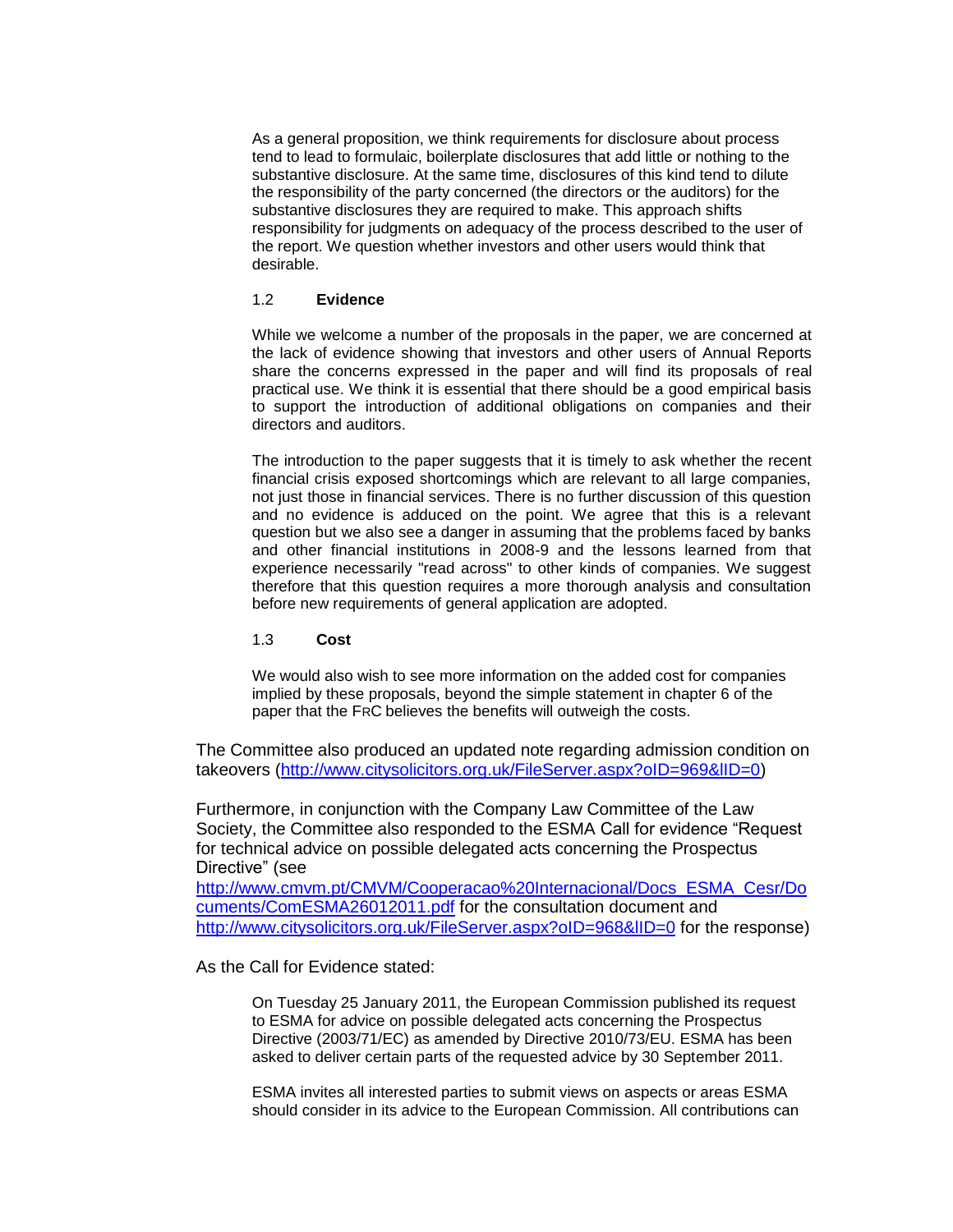be submitted online via ESMA's website under the heading Consultations at www.esma.europa.eu and should be received by 25 February 2011.

The response questioned whether the Commission's proposals for the format of the summary of prospectuses and the specific form of the key information to be included in the summary would add value to the information provided to investors. The response also commented on some of the other issues which the Commission had asked ESMA to advise on, namely the Proportionate Disclosure Regime (Article 7), the consent to use a prospectus in a retail cascade, as well as the review of the provisions of the Prospectus Regulation (Articles 5 and 7).

# Competition Law Committee

Some of the members of the CLLS Competition Law Committee were referred to in the following articles in March in relation to the recent regulatory changes in the competition area:

- "Government's Plan for New Antitrust Agency Will Raise Costs, Lawyers Say" (Bloomber.com [15 March 2011])
- "Antitrust rules could up costs" (City-AM [17 March 2011])
- "Plan to merge watchdogs sparks concern" (Financial Times [14 March 2011])
- "Competition regime given shake-up" (Financial Times [17 March 2011])
- "Watchdog merger plan sparks concern" (ft.com [13 March 2011])
- "OFT and Competition Commission to merge" (ftadviser.com [17 March 2011])
- "Consultation starts on OFT merger" (ftadviser.com [21 March 2011])
- "Balance of trade: lawyers shocked by breadth of government competition consultation" (Lawgazette.co.uk [24 March 2011])

# Employment Law Committee

The Employment Law Committee recently responded to the BIS consultation "Resolving workplace disputes - public consultation" (See <http://www.bis.gov.uk/Consultations/resolving-workplace-disputes> for the consultation document and <http://www.citysolicitors.org.uk/FileServer.aspx?oID=984&lID=0> for the response).

As the consultation paper stated:

## **Executive Summary**

The Government is seeking views on measures to: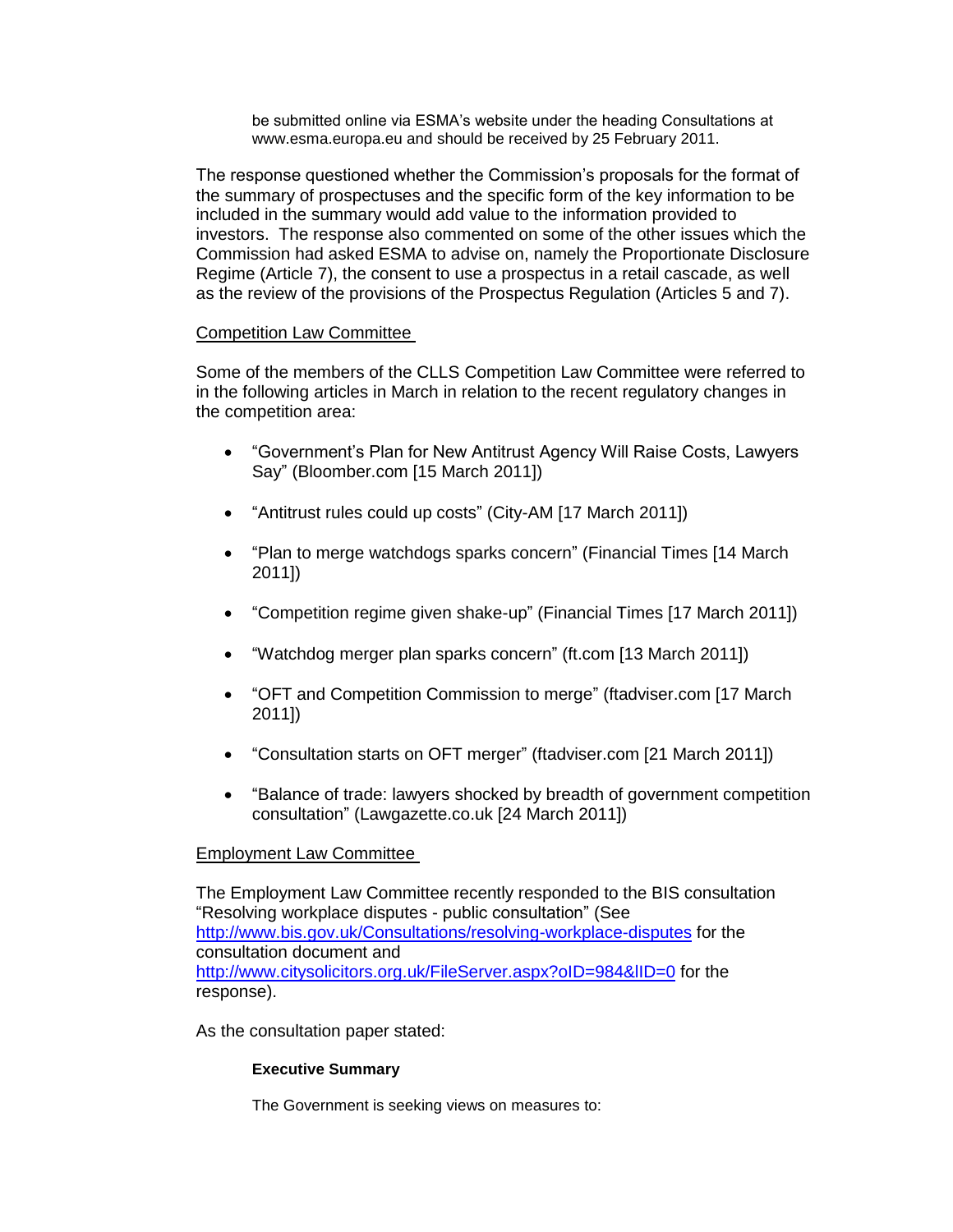- achieve more early resolution of workplace disputes so that parties can resolve their own problems, in a way that is fair and equitable for both sides, without having to go to an employment tribunal;
- ensure that, where parties do need to come to an employment tribunal, the process is as swift, user friendly and effective as possible;
- help business feel more confident about hiring people.

The consultation aims to identify measures to encourage parties to use early dispute resolution, including increased awareness of mediation and realistic expectations of what employment tribunals can award; it puts forward legislative proposals to simplify the employment tribunal process, encouraging earlier settlement of claims where possible and more efficient handling of claims; and it considers the qualifying period for employees before they can bring a case to an employment tribunal (ET) for unfair dismissal.

The proposals set out in this consultation cover:

**Mediation –** Government is considering how we might enable greater use of alternative dispute resolution tools such as mediation. The consultation seeks to obtain more information about current use, costs and benefits, and barriers.

**Early conciliation –** to require all claims to be submitted to Acas (the Advisory, Conciliation and Arbitration Service) in the first instance, rather than the Tribunals Service. This would allow Acas a specified period (up to 1 month) to offer preclaim conciliation in all cases.

**Tackling weaker cases –** by making the power to strike out more flexible; allowing a judge to be able to issue a deposit order at any stage of the proceedings, to make the deposit order test more flexible and for the Employment Appeal Tribunal (EAT) to be able to make deposit orders; and increasing the deposit and cost limits for weak & vexatious claims from £500 and £10,000 to £1,000 and £20,000 respectively.

### **Encouraging settlements**

- **Provision of information** to provide for additional information about the nature of the claim being made and to include a statement of loss as required information for claims involving monetary compensation.
- **Formalising offers to settle**  to develop a process for allowing offers of settlement to be "paid in" to the ET if they are rejected. In the event that the ET subsequently makes a less favourable award, then there is a mechanism for recognising the additional costs incurred by the other party in proceeding to hearing.

### **Shortening tribunal hearings**

- **Witness statements to be taken as read** in all hearings, resulting in shorter hearings and therefore saved costs for the system and business.
- **Withdraw the payment of expenses** in tribunal hearings, encouraging parties to settle earlier; and to think more carefully about the number of witnesses they call, so potentially reducing length of hearings.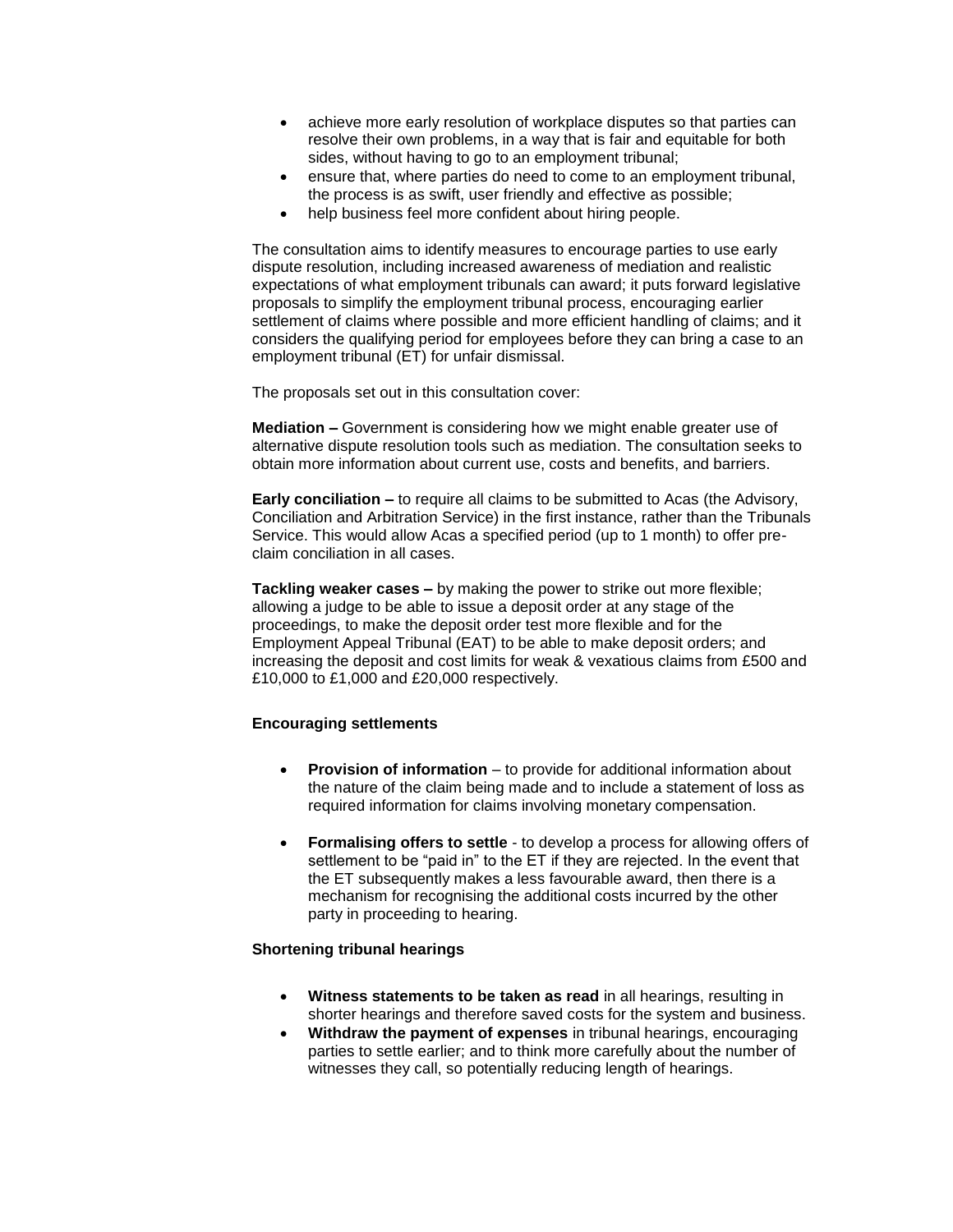- **Extend the jurisdictions where judges can sit alone** in ETs to include unfair dismissal, and to remove the general requirement for tripartite panels in the EAT, allowing more efficient use of lay member resource.
- **Introduce the use of Legal officers** to deal with certain case management functions freeing up (more costly) judicial time to concentrate on matters requiring judicial expertise

**Introduce fee charging** mechanisms in employment tribunals, for example where claimants lodge claims (and respondents choose to counter-claim), and/or for parties in claims that proceed to full hearing.

**Increase qualification periods** for unfair dismissal from one to two years**,** which would result in some 3,700-4,700 fewer claims being made to tribunal.

**Introduce financial penalties for employers** found to have breached rights, to encourage greater compliance.

**Review of the formula for calculating employment tribunal awards and statutory redundancy payment limits**. This is to correct for anomalous effects on the level of increase each year and to provide discretion to prevent possible decreases should Ministers deem it appropriate.

An Impact Assessment has been prepared, and is published alongside this consultation document. We would welcome comments on the Impact Assessment, in particular on our analysis of costs and benefits and whether you consider there are any unintended consequences or other implications of the proposals which have not been properly identified.

The Committee's submission responded to the specific questions in the consultation paper, and stated generally that:

#### Last minute adjournment of Employment Tribunal Hearings

The problem with the Employment Tribunal Service which has been the subject of most discussion and which in our recent experience has caused most profound concern among our clients, is not the subject of this Consultation at all. This is the last minute adjournment of hearings by Tribunals with no or with virtually no notice. We can offer a formidable body of anecdotal evidence about multi-day hearings, arranged for several months in advance and for which parties and witnesses have cleared their diaries and made travel and accommodation arrangements, only to be informed at 4pm on the afternoon before the hearing is due to start that the case will be adjourned due to lack of judges, courtrooms or both. Usually this will result in the hearing having to be relisted many weeks or months ahead.

We recognise that this phenomenon is not unique to the Employment Tribunal Service and that these are also occasions when other types of dispute are subject to last minute adjournment in the Civil Courts. However, it is our strong impression, based on our recent experience of Employment Tribunal offices throughout England that:

- there is an over aggressive overlisting policy which is the main cause of the problem;
- the recent recruitment of more Employment Judges has not (yet, at any rate) had a significant impact on this problem;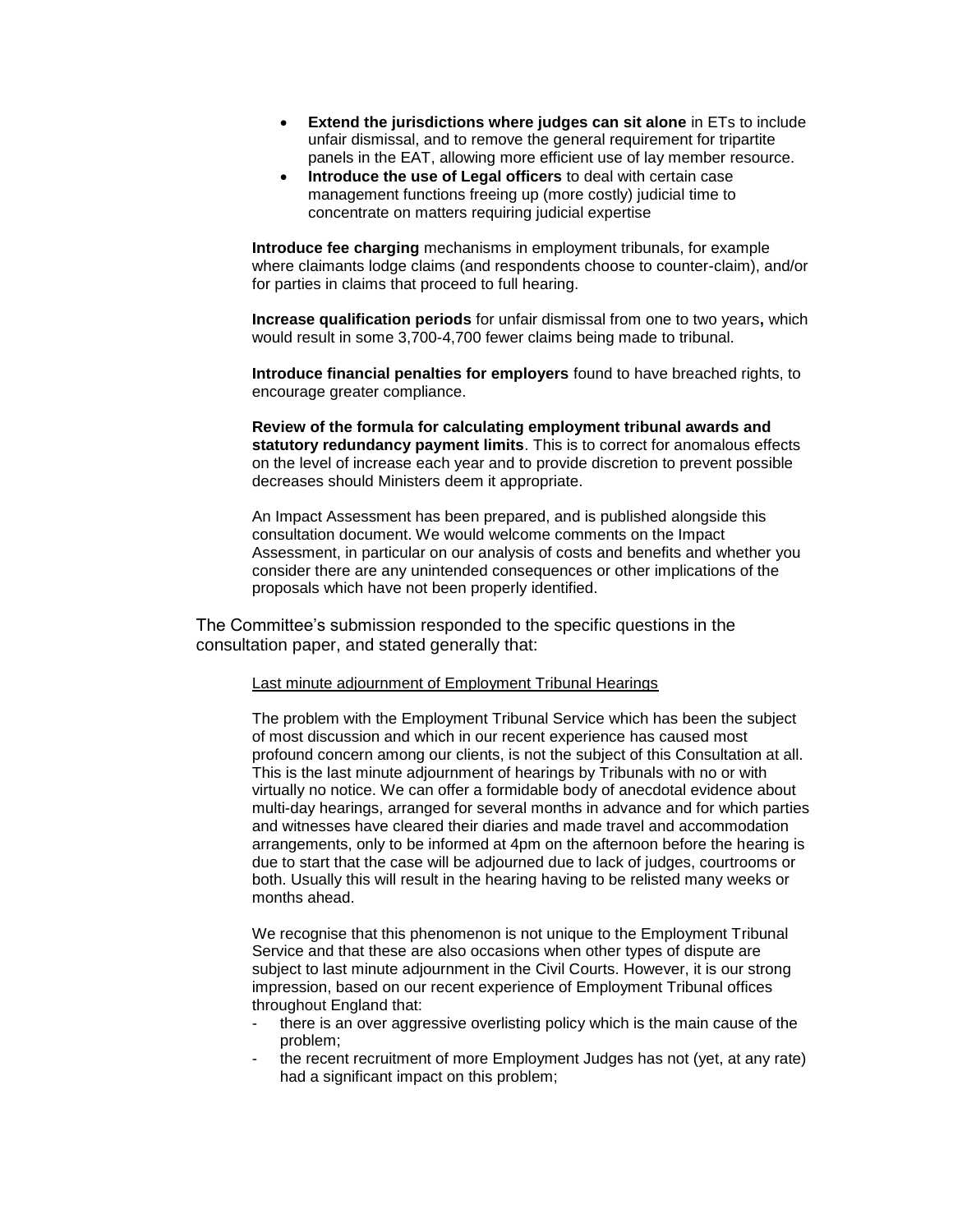our clients, whether they be Claimants or Respondents (many of which are international businesses) find the late adjournment of cases to be costly, stressful and incomprehensible. It brings the Employment Tribunal Service into disrepute.

In our view, there is no more urgent problem which the Government and the Employment Tribunal Service should be seeking to address.

As one of the first steps, we suggest that the Employment Tribunal Service should gather and publish details of the number of hearings which are adjourned 48 hours or less before the date on which they have been listed to begin, and that it should be made clear by the Government to the Employment Tribunal Service that the reduction of such occurrences should be an urgent priority.

## Financial Law Committee

The Financial Law Committee recently responded to the European Commission's "Consultation on technical details of a possible European crisis management framework". (See

http://ec.europa.eu/internal\_market/consultations/2011/crisis\_management\_en.ht m for the consultation paper and

http://www.citysolicitors.org.uk/FileServer.aspx?oID=956&lID=0 for the response.)

As the consultation paper stated:

The Commission's Communication of October 2010 sets out a general framework for a comprehensive EU framework for troubled and failing banks. The Commission intends to proceed gradually towards such a regime. As a first step it will adopt before the summer 2011 a legislative proposal for a harmonised EU regime for crisis prevention and bank recovery and resolution. This will include a common set of resolution tools and reinforcement of cooperation between national authorities in order to improve the effectiveness of the arrangements for dealing with the failure of cross border banks. As a second step, the Commission will examine the need for further harmonisation of bank insolvency regimes, with the aim of resolving and liquidating them under the same substantive and procedural rules, and will publish a report, accompanied if appropriate by a legislative proposal, by the end of 2012. To this end the services of DG Internal Market and Services are working together with a group of Insolvency Law Experts (ILEG). Finally, the Commission considers that a third step should include the creation of an integrated resolution regime, possibly based on a single European Resolution Authority, by 2014. This would only be possible if we have previously put in place a single set of substantive rules with respect to resolution and insolvency. This consultation paper presents the technical details for the first step.

These technical details are intended to give effect to the seven principles mentioned in the Commission's Communication of October 2010:

- Put prevention and preparation first:...
- Provide credible resolution tools…
- Enable fast and decisive action...
- Reduce moral hazard...
- Contribute to a smooth resolution of cross border groups...
- Ensure legal certainty…
- Limiting distortions of competition...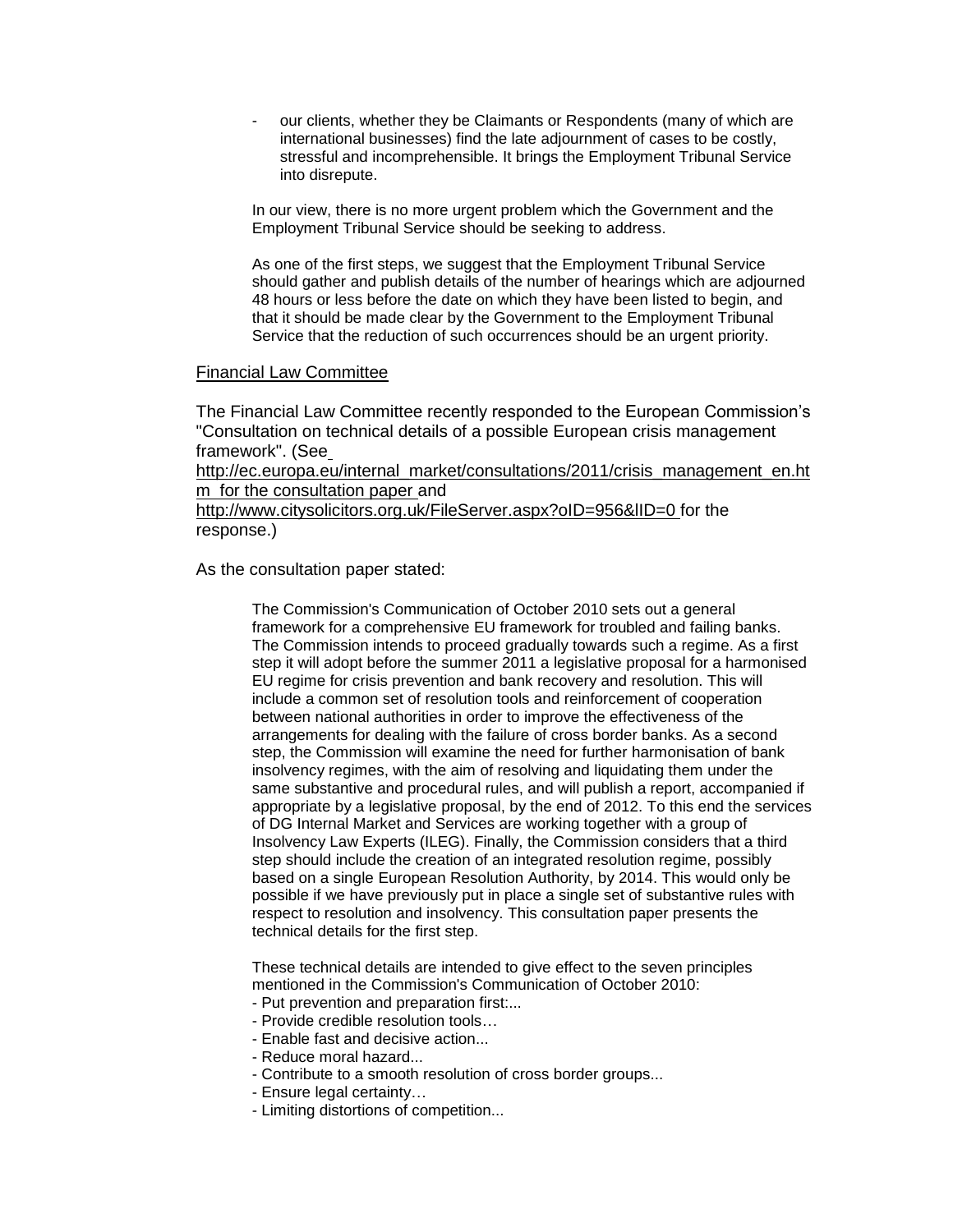In line with these principles, the services of DG Internal Market and Services propose to reinforce the powers of supervisory authorities to act before the situation is irreversible. The authorities should have broad powers of early intervention to allow them to guide a credit institution towards recovery when the situation of the institution is deteriorating.

One has, however to assume that there will be cases when recovery through an early intervention strategy would not always be possible. It is therefore important that the EU is better prepared to handle the possibility of a bank (or multiple banks) failing without the need of financial support by the state. In such cases, it is important that market exit remains a credible option, not only a theoretical possibility. To that effect, on the basis of the Commission's Communication of October 2010 the services of DG Internal Market and Services aim to develop a resolution framework that intends to reinforce market discipline by ensuring that all institutions can effectively fail in a way which minimises financial and economic disruption. However, a common set of resolution tools is not sufficient to achieve this objective. Without adequate crisis preparation on the part of the authorities to ensure that a credit institution can be effectively resolved in a way that losses fall to the shareholders and creditors (as with any other failed commercial enterprise), it is highly probable that public sector support would still be necessary, with taxpayers continuing to bear the costs of bank failures. The services of DG Internal Market and Services therefore propose to entrust the authorities with new preventative and preparatory powers that would allow them to ensure in good times that there are no significant impediments resulting from banks' legal, operational or business structures that it would make it difficult to apply the resolution tools and resolve them in an orderly manner.

This prevention, recovery and resolution framework should not, however, be considered in isolation. The existence of macro-prudential supervision as well as better focused and more appropriate prudential requirements or a strengthened market infrastructure that include e.g. central clearing for derivatives, are also key to financial stability since they will reduce the likelihood of another crisis of the magnitude of that which broke in 2008 and mitigate the systemic impact of future financial sector failures. The framework is designed to ensure that, if the problems of an institution are irreversible, rescue of the ailing entity is not the only, or even the preferable option, for the authorities (see diagram). Accordingly, the general rule should be that failing credit institutions should be liquidated under ordinary insolvency proceedings. However, this will not always be feasible, and in some cases an orderly winding down through resolution will be necessary for reasons of financial stability: that is to minimise contagion, ensure continuity of vital economic functions, maximise the value of remaining assets and facilitate their return to productive use in the private sector.

Measures that maintain the entity as a going concern - such as the power to write down debt or convert it to equity - should be a last resort, and only used in justified cases. This would help to underpin market discipline.

Following the principles established in the Commission's Communication of October 2010 the authorities will also therefore be given the necessary legal tools to ensure that they will be able to impose, to the maximum extent possible, the losses on the shareholders and all or part of the creditors of the failing entity.

In case resources from shareholders and creditors are not sufficient it would be necessary to call upon the rest of the financial sector. To this end, and as announced in the Commission's Communications of May and October 2010, this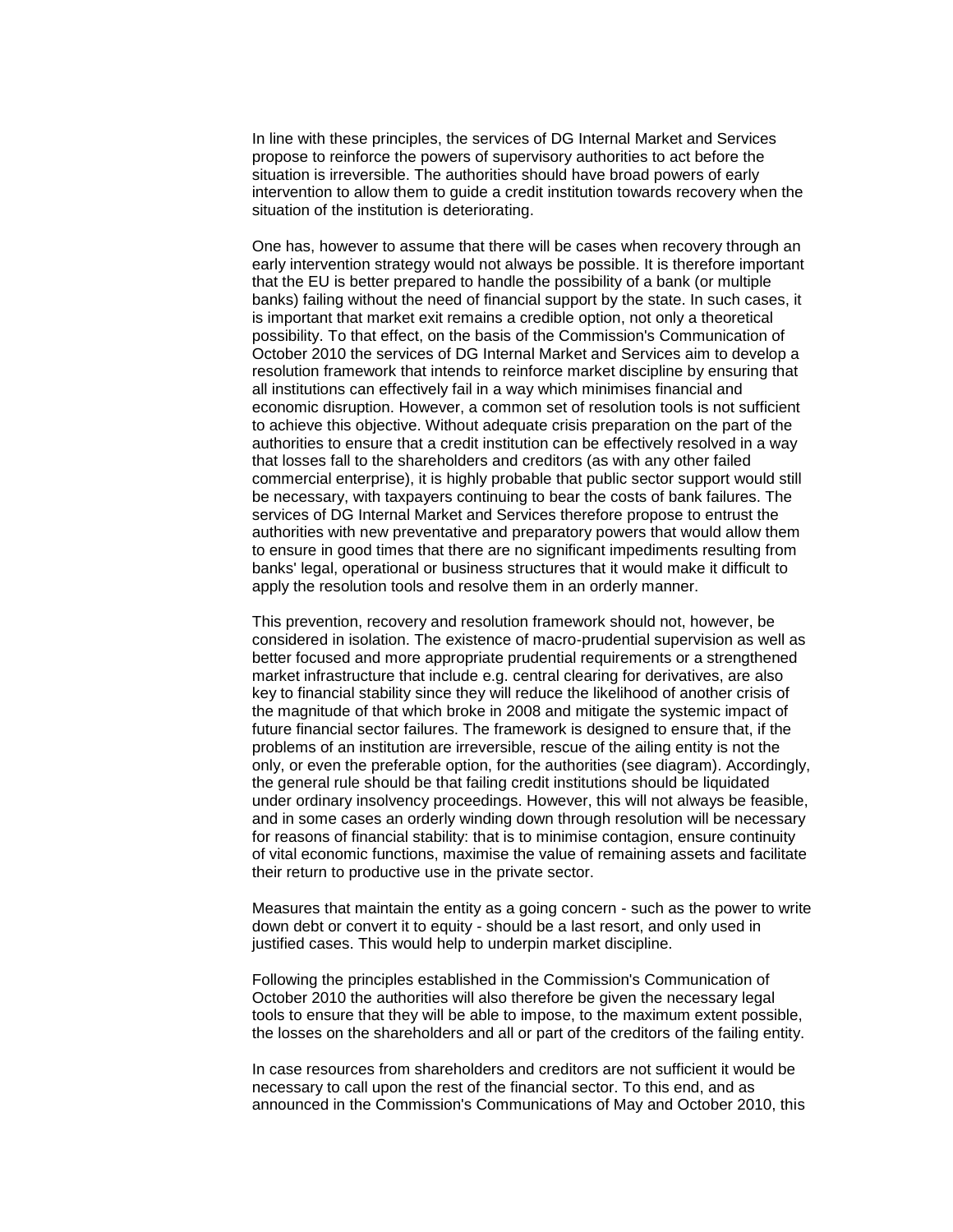document presents further details about how the funding of bank resolution by the financial sector could be organised.

As the response stated:

5. We welcome the broad objectives of the proposed legislation and in particular support the aim of ensuring that authorities in Member States have the necessary resolution tools to take fast and effective action to ensure the minimum of disruption to financial markets, the continuity of essential financial services and the avoidance of legal uncertainty. We also welcome the adoption of resolution tools and safeguards similar to those introduced in the UK by the Banking Act 2009. There are, however, a number of points on which the proposals are unclear or require further consideration. In particular we consider that:

(a) The potential adverse consequences and complications of a temporary suspension of delivery or payment obligations, and of the exercise of close-out netting, proposed in Sections G12 and G13 are likely to outweigh any potential benefit of providing a short "breathing space".

(b) We welcome the safeguards in Section H for counterparties and market arrangements that may otherwise be affected by a partial property transfer but consider that further safeguards are required (in addition to that based on the Settlement Finality Directive) to protect trading, settlement and payment systems and to preserve certainty, efficiency and stability on financial markets. We also consider that the safeguard for structured finance arrangements requires more detailed consideration and fuller consultation.

(c) If the proposals in Annex 1 to the Working Document for write down of the debt of a failing institution or conversion of debt into equity (referred to in the Working Document as "bail-in") are to be taken forward, they will need to be developed in much greater detail and address the issues summarised by us. Given the complexity of these issues, we have serious concerns whether they can be addressed in the timeframe contemplated by the Working Document.

### Intellectual Property Law Committee

The Intellectual Property Law Committee recently responded to the IPO Call for Evidence "Review of Intellectual Property and Growth". (See http://www.ipo.gov.uk/ipreview.htm for the consultation paper and http://www.citysolicitors.org.uk/FileServer.aspx?oID=955&lID=0 for the response.)

The review sought fresh evidence on the extent to which the current IP system successfully promotes innovation and growth and how it could do so more effectively. The Government asked Professor Ian Hargreaves to lead a short review of the Intellectual Property (IP) framework (law and practice) to consider how it might be changed in the interest of promoting innovation and economic growth. As the Professor stated, "[intellectual property and growth] is a subject of considerable economic importance where we have not yet succeeded in grounding policy securely in evidence. ...I also urge respondents to focus upon the question at the heart of this review rather than the catch-all remit of some previous reviews, namely: what, if anything, should we do to change the UK's IP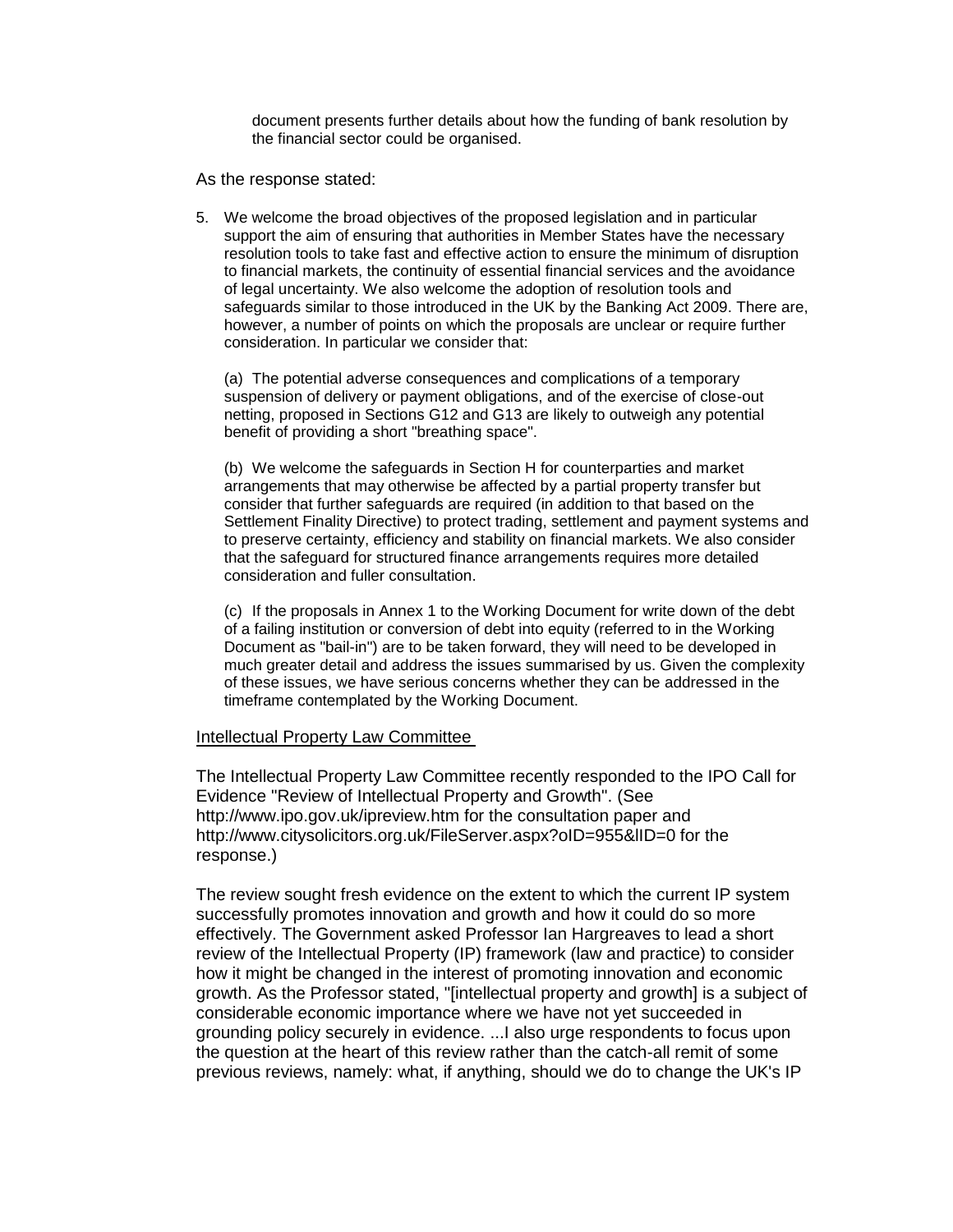system in the interests of promoting more rapid innovation and economic growth?"

The paper cited Government concern that the current IP framework may, in certain respects, be obstructing growth by failing to strike the right balance between delivering protection and enabling competitive innovation.

The call for evidence went on to state that the contribution the Review hoped to make would be threefold:

- To outline the key elements of an IP system, nationally and internationally, that would best promote UK economic growth, as a touchstone for future policy decisions.
- To set out some specific actions that should be taken as "first steps" towards this goal.
- To identify any additional areas where there appears to be real potential for improvement, but where further evidence is needed to make firm judgements.

The Review was described as considering all IP rights, particularly in crosscutting issues such as enforcement and the relationship with competition law, but that it would focus on patents and copyright. It was mentioned that the review would "attempt to concentrate the Review on areas where it can provide the most insight and best policy advice, in the time available."

The review's terms of reference were described as follows:

The Review will develop evidence-based proposals on how the UK's IP framework can further promote entrepreneurialism, economic growth and social and commercial innovation. We would like to hear about your experience of the current IP framework and your assessment of how well it promotes these objectives. The Review will draw upon on US and European as well as UK experience, focusing in particular on:

- **IDENT** Identification of barriers to growth in the IP system, and how to overcome them;
- How the IP framework could better enable new business models appropriate to the digital age.

Among the subjects to which the Review is expected to bring this perspective are:

- IP and barriers to new internet-based business models, including information access, costs of obtaining permissions from existing rightsholders, and investigating what are the benefi ts of "fair use" exceptions to copyright and how these might be achieved in the UK;
- The cost and complexity of enforcing IP rights within the UK and internationally;
- The interaction of the IP and Competition frameworks;
- The cost and complexity to SMEs of accessing IP services to help them to protect and exploit IP.

The Review will make recommendations on: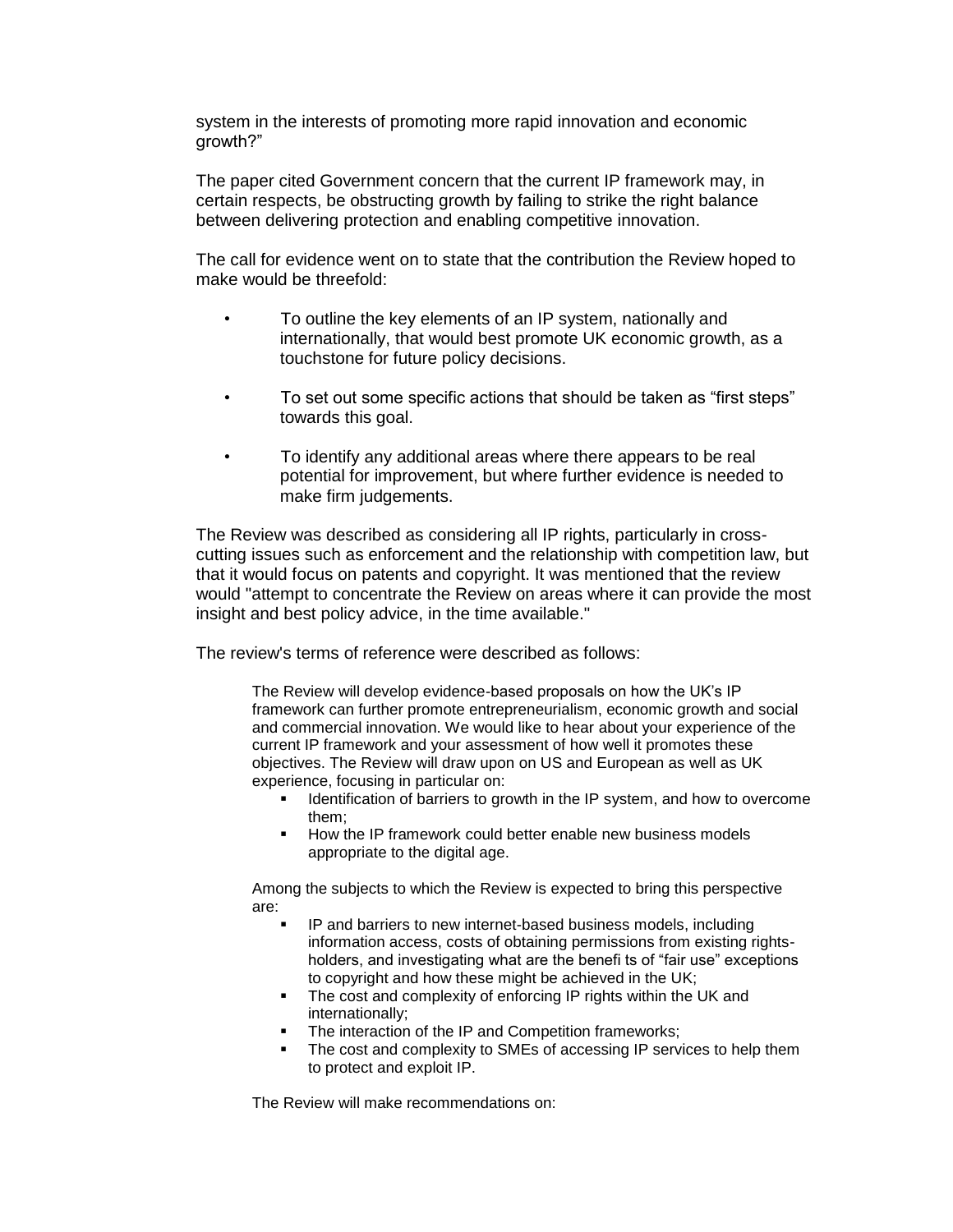- How the IP system nationally and internationally can best work to promote innovation and growth with a view to setting the direction of the IP policy agenda for the next five to ten years;
- What short and medium term measures can be taken now within the international framework to give the UK a competitive advantage.

The response to the paper was made jointly on behalf of The City of London Law Society – IP Committee, The Law Society and the Intellectual Property Lawyers Association. The response stated that, while a number of detailed issues were addressed, there was one recurrent theme, namely "education, better information and training". It went on to state that "although growth is not only expected to come from SMEs, these companies are more likely then larger enterprises not to make the most of the system. Of course financial constraints limit the ability of smaller enterprises to obtain the protection they would wish for their businesses. However in addition smaller companies often lack skilled in-house professionals and do not always know where to go for advice and what type of advice they need. They may become wiser as their businesses develop (if they do) but then it may well be too late; either it is too late to apply for the right sort of patent protection or too late to lock the stable door to protect industrial secrets. Also because of the need to obtain finance quickly, unfavourable licence or other agreements may have been executed from which it may be difficult or impossible to extricate the company."

The submission further stated that

The UKIPO has useful information on its website and runs road shows. It also publishes links to various bodies that can be contacted for information. However it is doubtful whether these bodies are in a position to offer the specialised advice that is required. There would be a clear benefit in expanding the educational programme for SMEs in particular. This would go beyond teaching people what patents, trade marks and copyright are but address IP protection, exploitation and enforcement in a more general commercial context. This would include not only registerable rights but also trade secrets. There are cases where an enterprise would be better advised to set in place proper protection for its know-how than to publish the information by filing patents. Some knowledge of the relevant aspects of contract law would also be beneficial.

Other issues of more general importance are the cost of enforcing rights, uncertainty and delay. The cost of enforcement of patents has been an age old subject for discussion and it is to be hoped that the new procedures in the Patents County Court will make a real difference. It would be sensible to give the new reforms in relation to costs etc time to settle before tinkering with the system further. One area which will take time and trouble to deal with is the slowness and unpredictability of opposition procedures in the EPO. If industry has to wait for years to know whether a patent will finally emerge and if so in what form it can make decision making, whether for the patentee or third parties, very difficult indeed. There will be cases where the failure to deal with third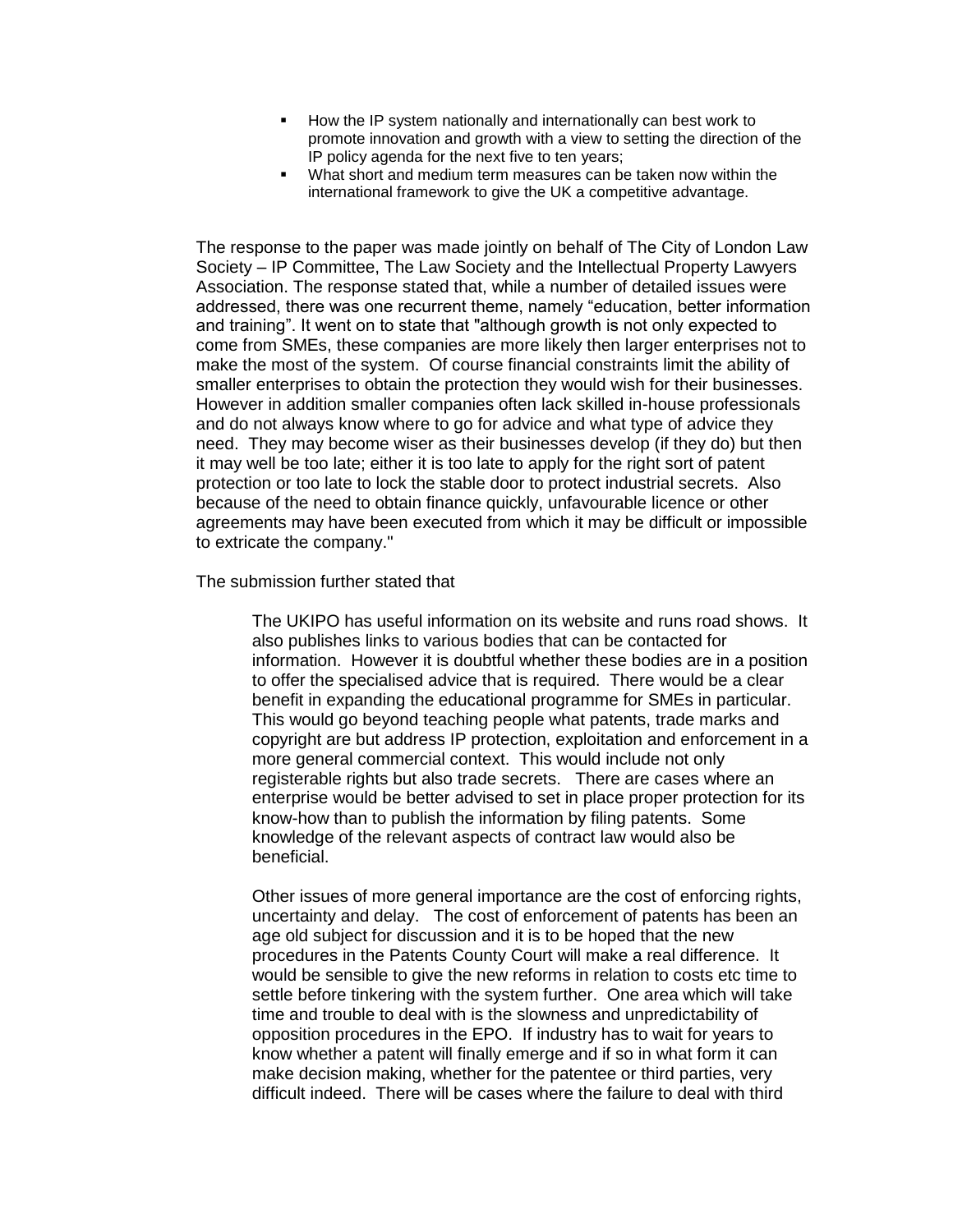rate patents quickly and decisively may simply kill a project. This would not matter so much if courts in all Member States were prepared to take a fresh hard look at validity, if infringement proceedings were commenced. Unfortunately for procedural or other reasons this is not always the case and there is a serious risk in some jurisdictions of injunctions being granted notwithstanding the clear invalidity of the relevant patent.:

The main barriers that most, if not all, businesses face in relation to copyright are:

- a. a hugely differing approach to the protection and enforcement of copyright, designs and databases between the UK and the civil law systems in the rest of the EU; and
- b. the over complexity of overlapping sets of rights to protect copyright works, designs or databases.

This leads to anomalous legal results and expense. In our view, the Government could do more to push for the harmonisation of the categories of rights, the circumstances in which such rights arise or may be registered and the manner of their enforcement across Member States.

The paper went on to respond to the specific questions in the Call for Evidence relating to patents, copyright, enforcement of rights, intellectual property and competition, and SME access to intellectual property services.

The Committee also recently responded to the IPO's "Formal consultation on amendments to Design legislation". (See [http://www.ipo.gov.uk/pro](http://www.ipo.gov.uk/pro-policy/consult/consult-live/consult-2010-desleg.htm)[policy/consult/consult-live/consult-2010-desleg.htm](http://www.ipo.gov.uk/pro-policy/consult/consult-live/consult-2010-desleg.htm) for the consultation paper and<http://www.citysolicitors.org.uk/FileServer.aspx?oID=959&lID=0> for the response.)

As the consultation paper stated:

This consultation concerns the laws governing designs registered in the UK ("UK registered designs") under the Registered Designs Act 1949 ("RDA") and registered and unregistered designs (together "Community Design Rights") protected throughout the European Union under Council Regulation 6/2002/EC on Community Designs ("the Community Design Regulation").

#### **Executive Summary**

2. The IPO wants to equalise the availability of remedies in the UK for innocent infringement of UK registered designs and Community designs. The purpose of this consultation is to ask you which of the two options available should be adopted. These are either to limit the liability of those who infringe Community designs unintentionally in line with the law currently governing infringement of UK registered designs, or alternatively to remove the limitation of liability in respect of unintentional infringement of UK registered designs.

3. A summary of the two proposals together with the question we would like you to answer, are outlined below: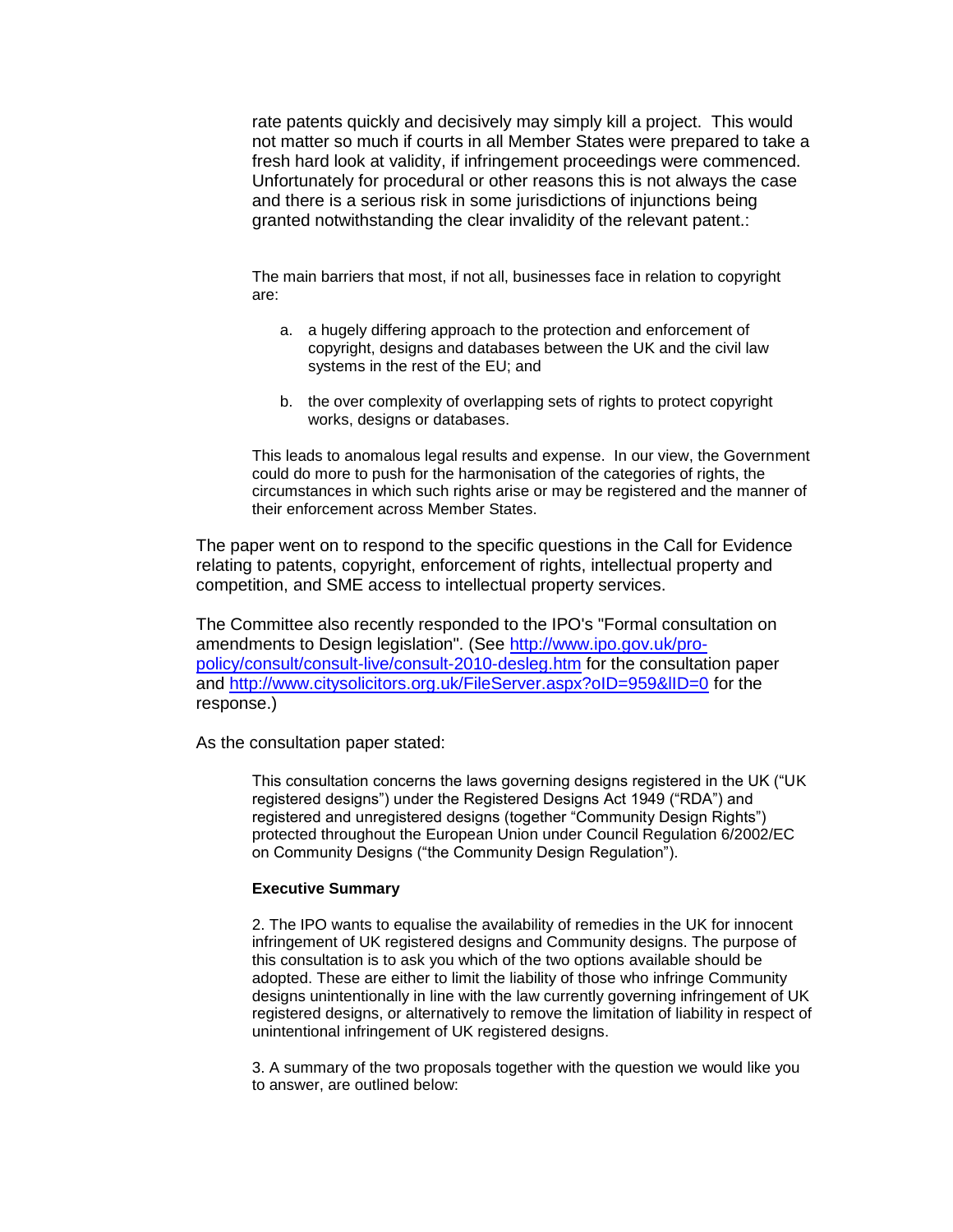Proposal 1

To amend the Community Designs Regulation 2005 so that unintentional infringement of a registered or unregistered Community design in the UK cannot give rise to an order to pay damages or an account of profits.

#### Proposal 2

To amend section 24 of the RDA so as to allow for the possibility of proprietors of UK registered designs obtaining an order for damages and/or an account of profits from the unintentional infringement of a UK registered design.

The Committee responded to the specific questions in the consultation paper. As the response stated:

### **Q. 1. Do you think there is any reason to maintain the status quo i.e. that financial remedies are available for unintentional infringement of a Community design right but not for unintentional infringement of a UK registered design?**

We can see no logical reason to have different financial remedies for what are essentially the same rights. We are not convinced that the decision in J. Choo (Jersey) Ltd v. Towerstone Ltd is correct and we also do not consider that the statement in the last sentence of paragraph 19 of the Consultation Document is correct (for the reasons given in Russell-Clarke and Howe).

### **Q. 2. What do you think the economic consequences would be for the owner of a Community design right if it cannot get damages for unintentional infringement of its right?**

In most design right cases, it should be more important to secure an injunction to stop the infringement than to secure damages at a later date. The fact that damages may not be available should encourage the proprietor to complain at an earlier stage than they might otherwise do rather than "sit on their hands" whilst an innocent infringer incurred a liability in damages.

### **Q. 3. Given that the UK register of designs is publicly available and searchable online, is it still necessary to prevent the courts from making an order for financial compensation for unintentional infringement of UK registered designs on the basis that the infringer was aware and had no reasonable grounds for supposing that the design was registered?**

This is very much a political decision and one which affects a range of IP rights. We can see the arguments that registration should give constructive notice of the design right, but question how realistic that is in practice given the complexity of registered designs law, the fact that it is an unexamined right and the practical difficulties of searching {whilst designs are, in theory, searchable online, it is not at all easy to do so). Section 62(1) Patents Act 1977 is in very similar terms to Section 24B of the RDA and it would be somewhat odd to have different provisions between these two rights. Copyright law is also not dissimilar (Section 97 CDPA 1988).

#### **Q. 4. What are the economic consequences on users if Section 24B of the Registered Designs Act 1949 is repealed? How serious would this be for users?**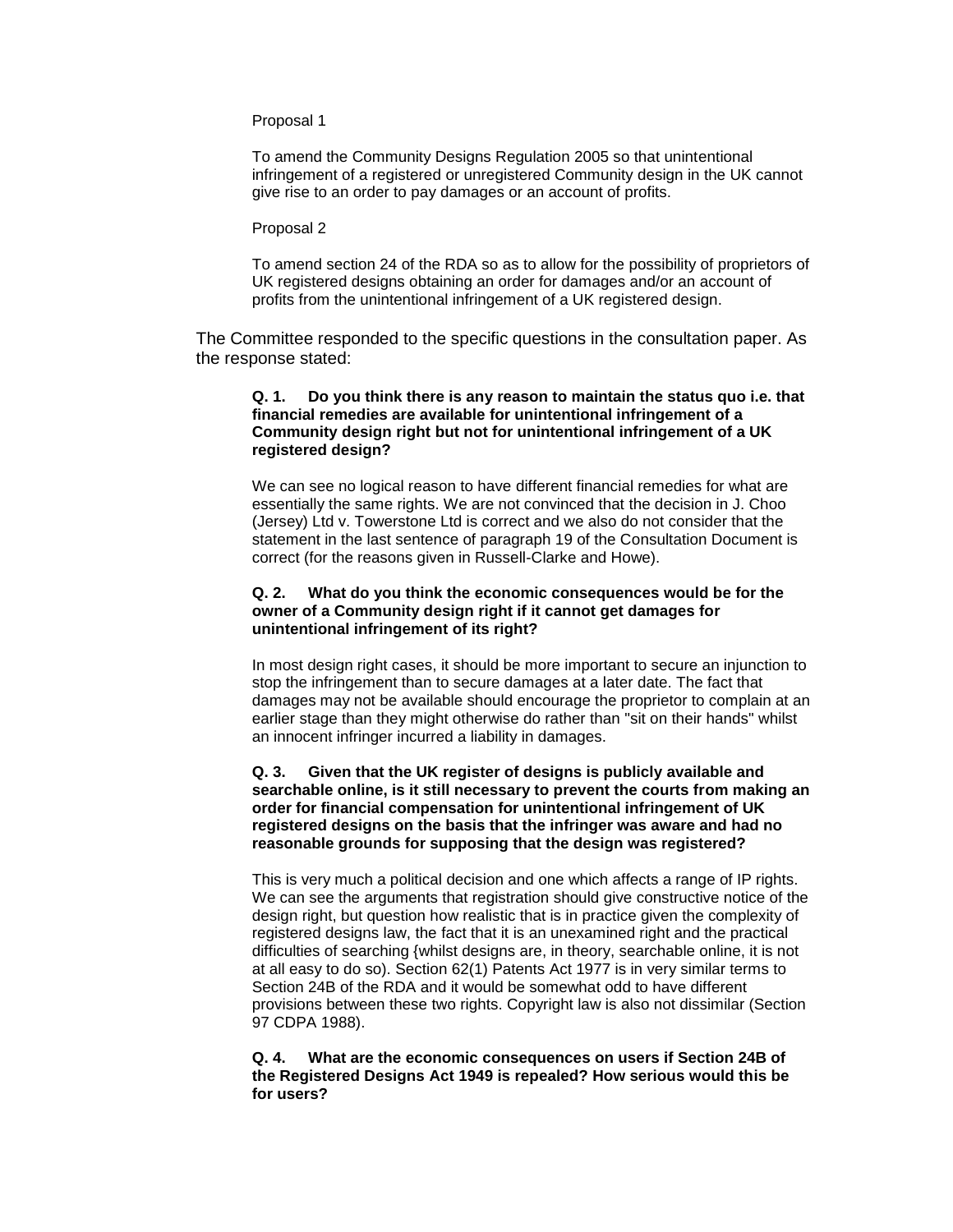The risk is that an innocent infringer could incur a substantial liability to damages if the proprietor of the Registered Designs did not complain at an early stage. For importers and retailers in particular this could be quite a major issue.

#### **Q. 5. Does the non-availability of an order for financial compensation in the case of unintentional infringement of UK registered designs alter the behaviour of those who use designs? If so, how does it do so?**

We consider that the answer is yes. If retailers and importers, for example, knew that they faced potentially very material liability for innocent infringement of a registered design, then those with the resource to do so will feel forced to spend potentially lots of time and money on searches and advice. However, such searches have severe limitations. It is very difficult and expensive to search for (and take advice in relation to) registered designs (just as it is for patents) and, given the wide variety of articles to which they can relate, it is not really practical to do so other than in certain industries or for certain products when a substantial investment is being made. In fast moving industries, such as clothing, toys, footwear etc. searches are very uncommon and it would be a significant burden on UK business to have to conduct searches for all products.

This means, even after spending that money, infringement can remain a very real risk. As a result, those with more limited resources are likely to conclude there is not enough benefit in undertaking the searches. This will leave those with less resource as the ones facing the biggest risks. The bigger retailers are also likely to force any third party suppliers to give stronger warranties and indemnities about such infringement. However, those suppliers may be smaller independent design boutiques. So, again it is the SMEs of this world that lose out. The fear factor could strangle design innovation. This adversely impacts on consumers since it is likely to lead to a reduction in design choice in the market.

## Land Law Committee

The Land Law Committee and The Royal Institution of Chartered Surveyors (RICS) recently produced the following service charge provisions:

- CLLS Land Law Committee Suggested Service Charge Provisions for a Shopping Centre: http://www.citysolicitors.org.uk/FileServer.aspx?oID=975&IID=0.
- CLLS Land Law Committee Suggested Service Charge Provisions for an Office Building: <http://www.citysolicitors.org.uk/FileServer.aspx?oID=976&lID=0>

Warren Gordon (Secretary of the CLLS Land Law Committee) and Nick Brown (Committee Chairman) set out the following by way of background:

Service charge provisions are one of the more contentious aspects of leases of commercial property. Landlords and tenants often have a very different perspective. Landlords seek the institutionally acceptable lease, while tenants may be concerned about excessive service charges, particularly when they have only a short term lease. The RICS Service Charge Code sets down best practice in the operation of service charge regimes for commercial property with an aim being the improvement of the landlord/tenant relationship.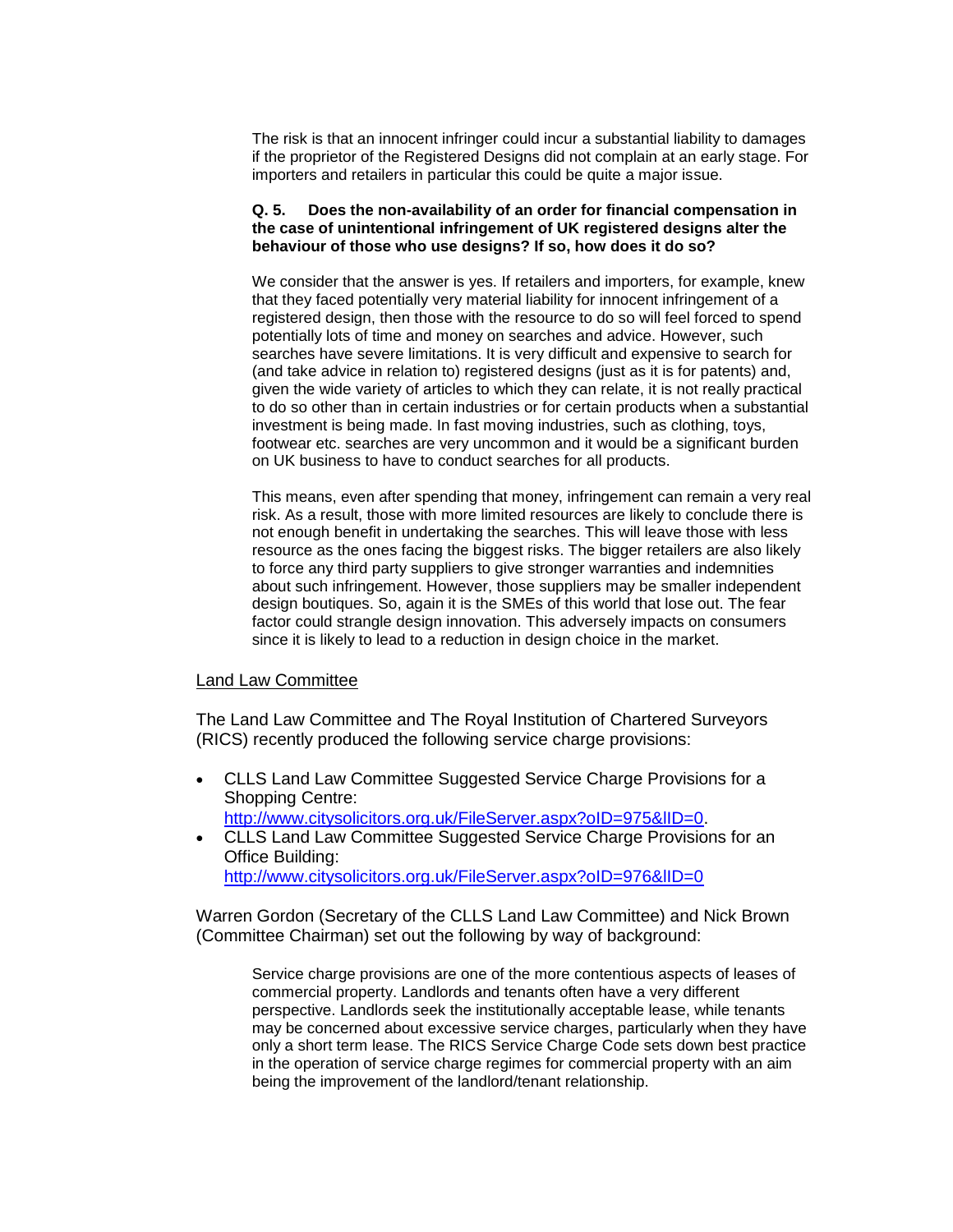Firms represented on the Land Law committee of the CLLS act for many landlords and tenants impacted by service charge issues. It was considered that member firms and their clients and the property industry in general would benefit from some suggested service charge provisions, one set for a shopping centre and one for an office building. The provisions reflect many aspects of the best practice highlighted in the RICS's Code while at the same time being acceptable to institutions.

Nick Brown, Land Law Committee Chairman of CLLS said, "the new provisions will be particularly topical in that they refer to the shortly to be unveiled new edition of the RICS's Code. This project also demonstrates excellent cooperation between the RICS and CLLS.

### Planning & Environmental Law Committee

The Planning and Environmental Law Committee recently responded to the Defra consultation on changes to the Contaminated Land Regime under Part 2A of the Environmental Protection Act 1990. (See <http://archive.defra.gov.uk/corporate/consult/contaminated-land/> for the consultation document and <http://www.citysolicitors.org.uk/FileServer.aspx?oID=961&lID=0> for the response.)

As the consultation document stated:

This consultation is seeking views on proposals for updating and revising the Statutory Guidance which forms a key part of the contaminated land regime in England and Wales under Part 2A of the Environmental Protection Act 1990. Views are also sought on minor proposed amendments to the Contaminated Land (England) Regulations 2006 and the Contaminated Land (Wales) Regulations 2006.

The consultation is aimed at specialists in the land contamination sector and anyone else with an interest, including members of the public.

It has been prepared by the Department for Environment, Food and Rural Affairs (Defra) and the Welsh Assembly Government.

The Committee agreed that the statutory guidance to Part 2A of the Environmental Protection Act 1990 ("Part 2A") is in need of revision and welcome Defra's Consultation and the invitation to comment on it. It also agreed with the goal of simplification and clarity. It questioned, however, Defra's conclusion that Part 2A "remains fit for purpose" (Consultation, para 56), 1 especially in view of the following"• The Consultation states that there "may have been insufficient targeting of higher-risk sites" (para 51(c)) and that Defra "want[s] the regime to focus on finding the highest risk sites and dealing with them first" (para 58). The current system of requiring each local authority to prioritise land to be remediated in its area (see para 51(c)), however, necessarily results in lower risk sites in some areas having a higher priority than higher risk sites in other areas. We consider that a nationwide prioritisation system should be introduced with enforcement action focused on the most contaminated sites in that system.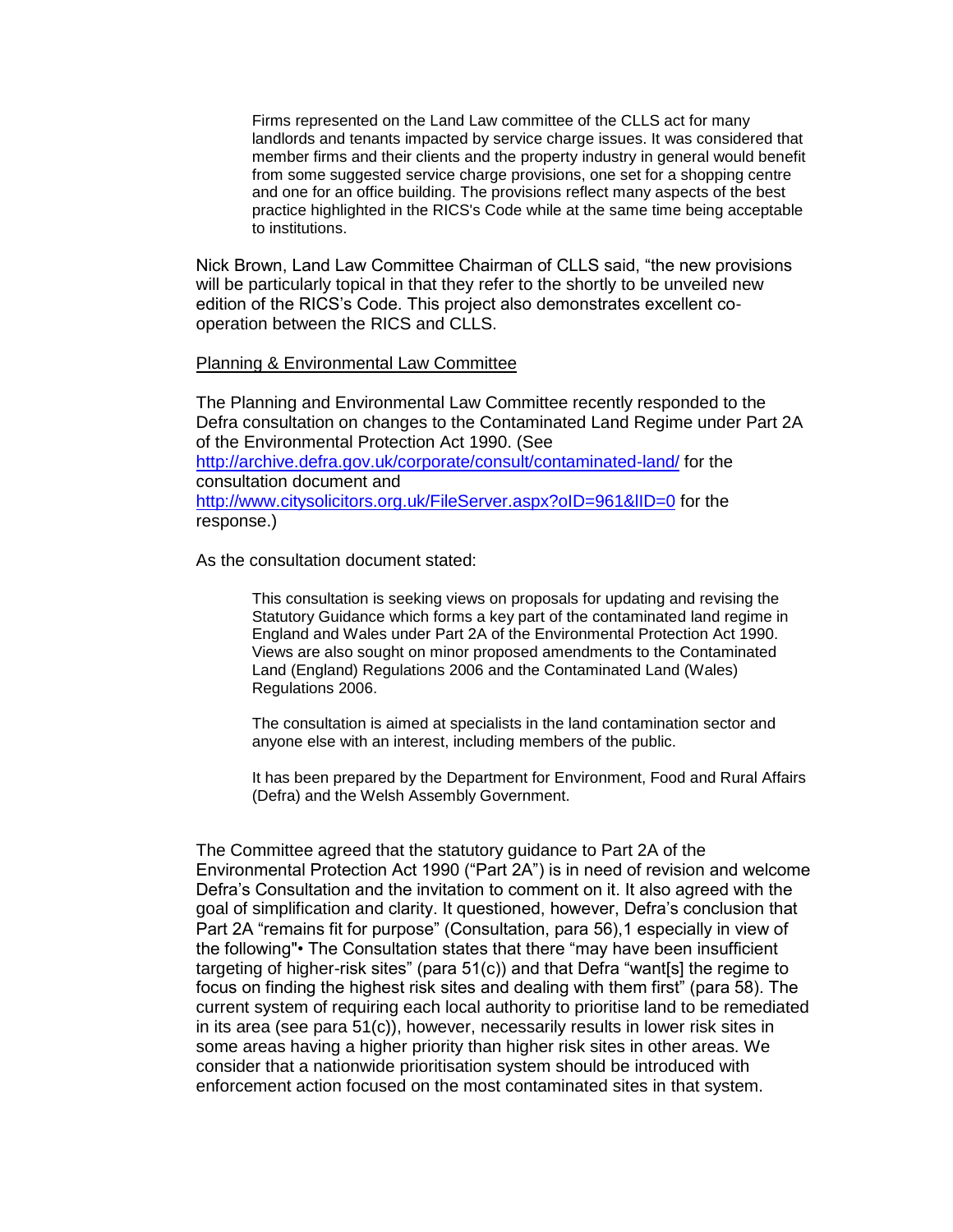The response further stated that:

- The Consultation further states that Defra "also want[s] to increase the chance that polluters will pay where possible; and that landowners pay (all or part of the costs) particularly where they stand to benefit financially from remediation" (para 58). This objective cannot be achieved, however, unless the overly complex liability system is revised and enforcement of the regime is adequately funded. In this respect, we note that Part 2A is "enforcement unfriendly" and also that a substantial number of Part 2A sites (including Helpston, Cambridgeshire, houses at Leigh, Sevenoaks, and Manywells, West Yorkshire), are being, or have been, remediated at taxpayers' expense.
- We also consider that the Environment Agency should be the sole enforcing authority for Part 2A for various reasons including the following.
	- The current liability system requires a large number of local authorities, many of which do not have adequate manpower and/or funding, to understand a multitude of issues in a legally, scientifically and technically complex regime; many authorities do not have this expertise and are unable to develop it because they encounter only a few contaminated sites in their areas.
	- More crucially, it would save money and manpower to concentrate enforcement powers in a single enforcement authority.
	- Having the Environment Agency as the sole enforcing authority would resolve the conflicts that have emerged due to local authorities often having the role of both enforcer and enforcee. Experience has shown that this is a major issue due to the historical role of local authorities as waste authorities, landowners and developers, especially in legacy town centre industrial sites, World War II bomb sites and for affordable housing sites.
	- Having the Environment Agency as the sole enforcing authority would also eliminate the drag placed on enforcement of the regime due to local authorities frequently having to be seen to remediate sites for which they are liable before they pursue appropriate persons for other sites, many of which may be much more seriously contaminated than the local authority sites.
	- Further, it would eliminate the political factor of the local influence of large local employers and industrial sectors when such employers / sectors are potential or actual appropriate persons.
	- The argument that has been made that local authorities have better knowledge of their areas than the Environment Agency does not take into account the Agency's area offices having detailed knowledge of local areas.
	- Still further, we consider that the liaison that Defra is proposing between local authorities and the Environment Agency in respect of the new identification of significant water pollution and the significant possibility of significant water pollution (see, eg, paras 135(a), 145(a)) would not be required if the Environment Agency was the sole enforcing authority. To require an increase in duplicative tasks in these days of budget cuts is wasteful.
	- The Environment Agency would, of course, need additional funding if it was to be the sole enforcing authority for Part 2A. This amount of funding should, however, be substantially less than each local authority being, in theory at least,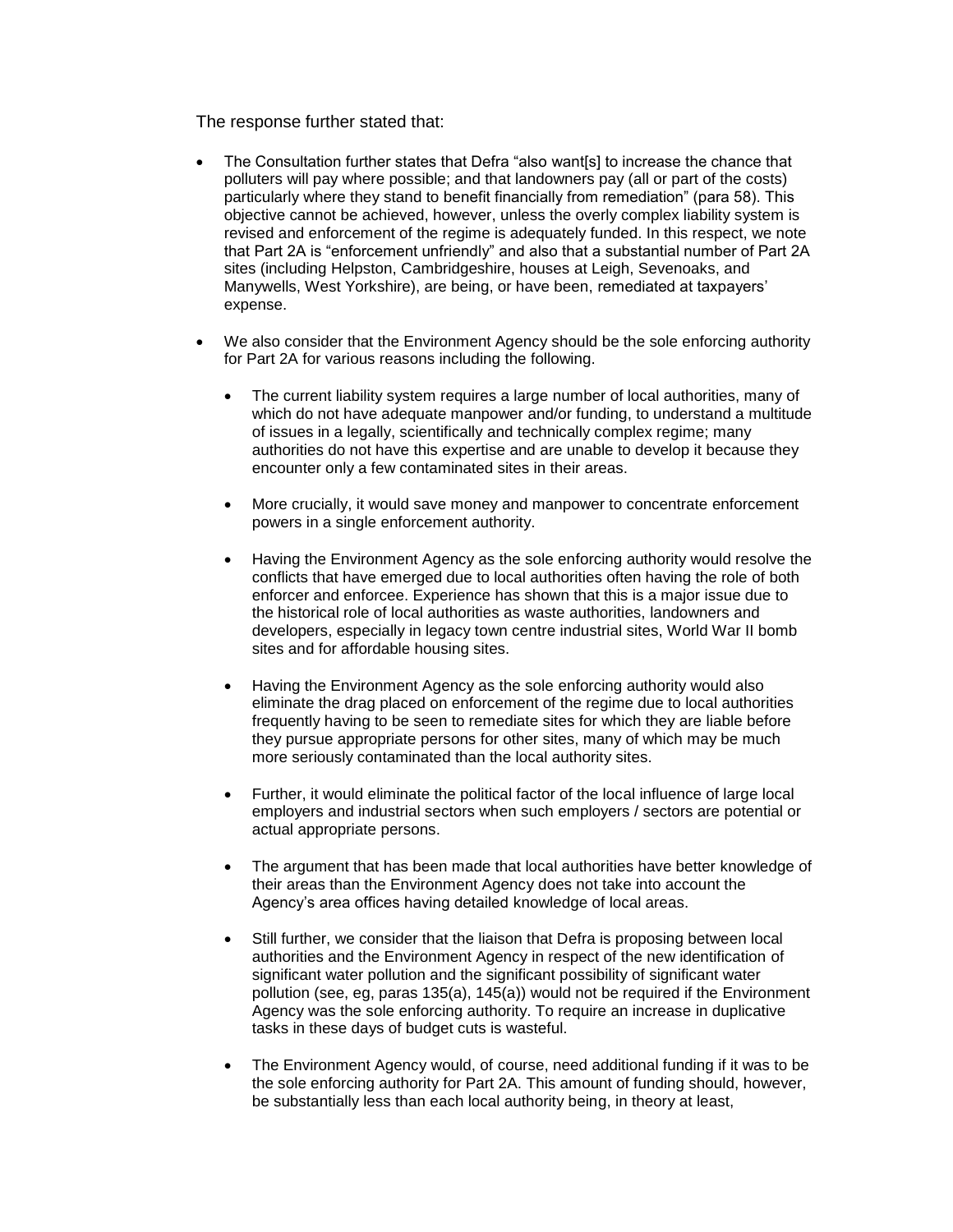adequately staffed to enforce Part 2A. The additional funding to the Agency would also have the additional benefit of less taxpayers' money having to be spent on remediating contaminated sites due to the more experienced and, thus more cost-effective and time-efficient, role of the Environment Agency.

- We question the meaning of Defra's key assumption in the Impact Assessment (p. 2) that enforcing authorities will "put similar effort into contaminated land work as currently". The Environment Agency's report, Dealing with Contaminated Land in England and Wales (January 2009) states that, as of the end of March 2007, most local authorities in England and Wales had inspected less than 10% of their areas for contaminated land. If, as appears to be the case, the inspections have not increased substantially since 2007, it would appear that the Consultation is based on an exceedingly low level of activity by local authorities. It would also seem that it will take far more than the changes proposed in the Consultation to result in any real progress being made in the implementation of Part 2A.
- The Consultation states that Part 2A "has played a very important role in underpinning the wider (market-based) system for dealing with land contamination. … [I]t supports the planning system and acts as a driver to encourage polluters and landowners to clean-up their own land" (para 15).

First, the Framework for Contaminated Land (24 November 1994) stated, among other things, that the contaminated land regime would deal with hazards posed by contamination at sites that were not being developed by the private sector (Framework, para 2.6). That is, Part 2A was introduced to remove hazards from contaminated land that was not being developed. The planning system was already effective at cleaning up contaminated sites that are being developed and has become even more effective since that time. Part 2A does not, and was not intended to, underpin that system; there is simply no need for it to do so.

Second, we agree that Part 2A acts as a driver to encourage polluters and landowners to clean up their own land – but so does any liability system for cleaning up contamination whatever its details. The effect of the driver has been gradually reduced as companies and others have seen that relatively few contaminated sites have been determined and that service of a remediation notice will rarely occur. The effect of this driver will continue to deteriorate unless the liability system in Part 2A is substantially revised and its enforcement is adequately funded. A few more high profile Part 2A cases would help to reverse the current trend of enforcement action being an insignificant influence or risk factor due to the very few instances of enforcing action.

The response also made comments in relation to specific paragraphs in the consultation paper, which focussed on legal issues.

### Revenue Law Committee

The Revenue Law Committee recently commented on the proposals for the reform of the UK's controlled foreign company rules as set out in Part IIA of the HMRC consultation document "Corporate Tax Reform: delivering a more competitive system". (See http://www.hm-

treasury.gov.uk/d/corporate\_tax\_reform\_complete\_document.pdf for the consultation paper and

http://www.citysolicitors.org.uk/FileServer.aspx?oID=948&lID=0 for the response.)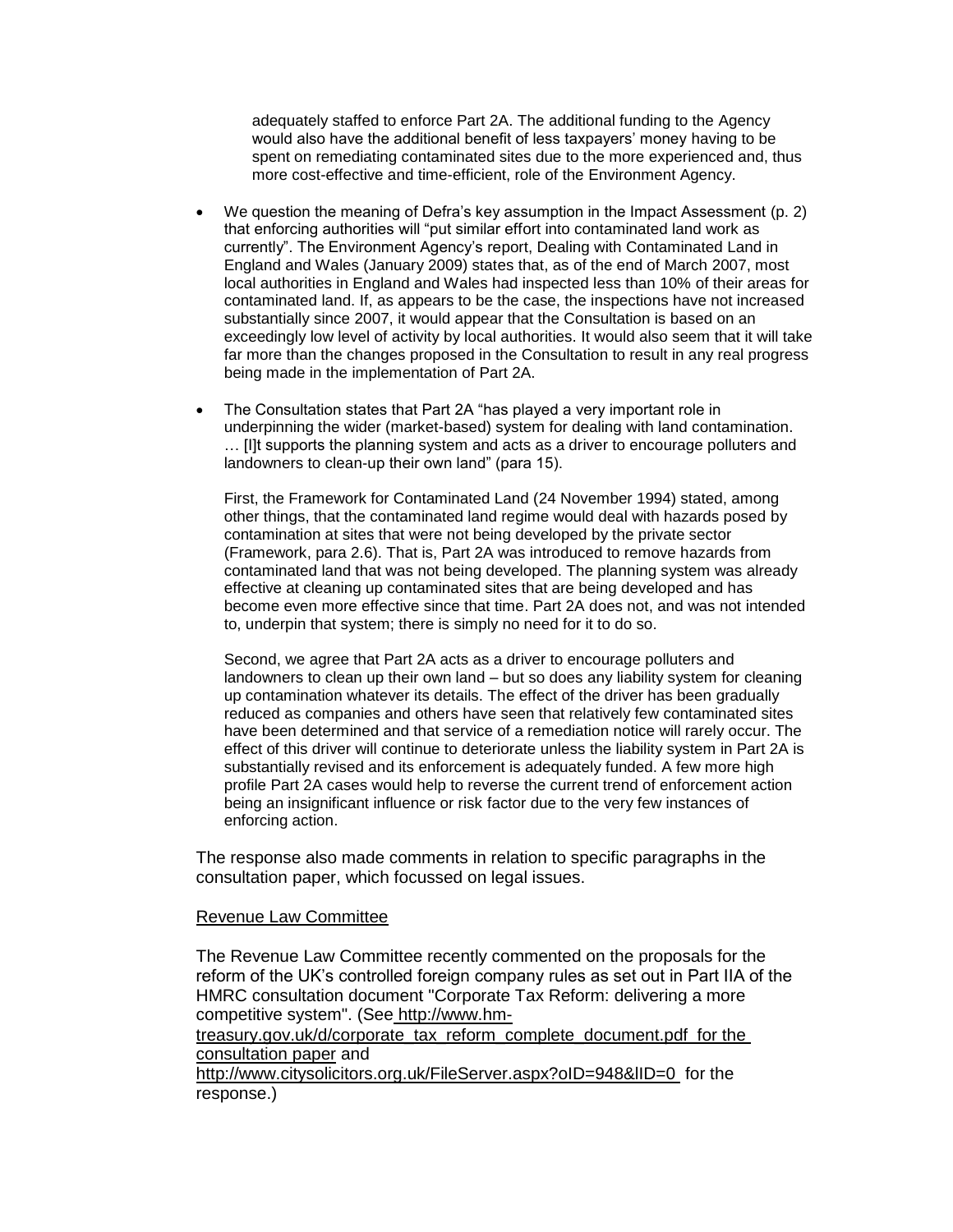#### As the introduction to the consultation paper stated:

This document shows how the Government will work with business to enhance UK tax competitiveness. It is designed to provide business with certainty over the Government's plans and support the recovery by giving business the confidence needed to invest in the UK. By collecting a series of reforms into a single programme, it will allow Government and business to examine the interactions between different elements in a coherent and systematic manner.

Part I: The Corporate Tax Road Map considers the reform plan as a whole and sets out how the Government will approach each element.

Part II: Consultation on Controlled Foreign Company (CFC) reform and the taxation of innovation and intellectual property considers mediumterm reform in two key areas, Part II A covers reform of the CFC rules and Part II B covers the taxation of intellectual property (IP) and Research and Development (R&D) tax credits. Here the Government intends to legislate resulting changes in Finance Bill 2012.

Part III: Consultation on CFC interim improvements and reform of foreign branch taxation provides an update on reforms announced at the Budget for inclusion in Finance Bill 2011 ahead of publication of draft legislation. Part III A covers CFC interim improvements and Part III B covers foreign branch taxation.

As the response stated:

#### Introduction

- 1. In our view, it is important that the Government should announce as soon as possible as much detail as possible of the final form of the controlled foreign company rules. While we recognise that the issues involved in this reform are difficult, and that a balance needs to be drawn between protecting the Exchequer from avoidance and enhancing the UK's tax competitiveness, uncertainty has now pervaded this area for a number of years. It is important that this uncertainty should now be laid to rest so that multi-nationals can plan their affairs with reasonable certainty.
- 2. We consider that it is important that the proposals are as simple as possible and do not entail undue compliance cost. It is particularly important that exemptions should not be hedged around with complex anti-avoidance provisions.
- 3. We agree with the statement in paragraph 1.4 that to be more competitive the UK's corporate tax system should focus more on taxing the profits from UK activity rather than attributing the worldwide income of a group to the UK. We consider, however, that it is important to recognise that in some respects the proposals for the new finance company exemption and IP holding companies represent a pragmatic solution which is not entirely consistent with this principle. The UK is taxing a proportion of the underlying profits from non-UK activity: it is doing this in order to limit the cost of the decisions to retain an unrestricted deduction for interest even where it is paid on a loan